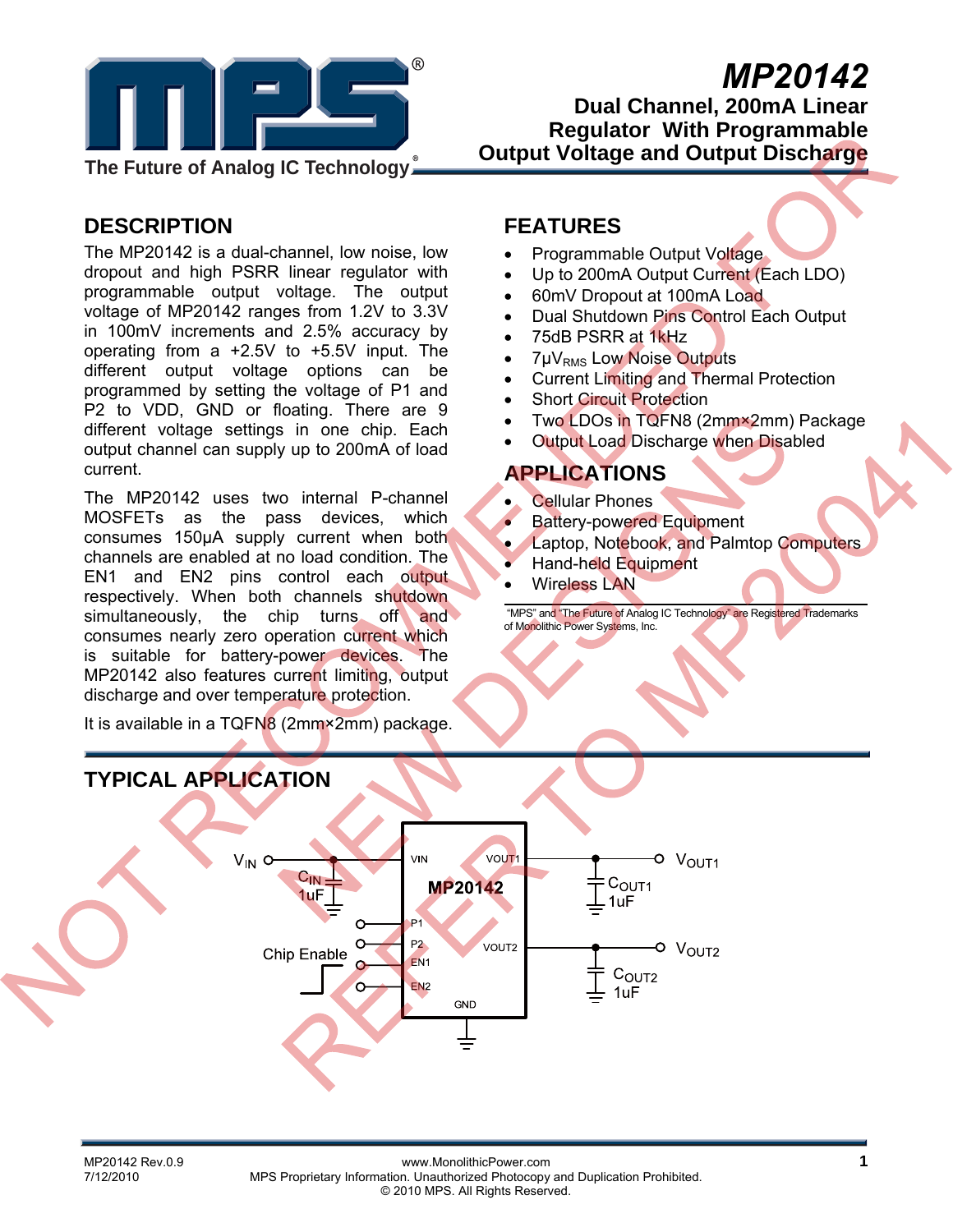

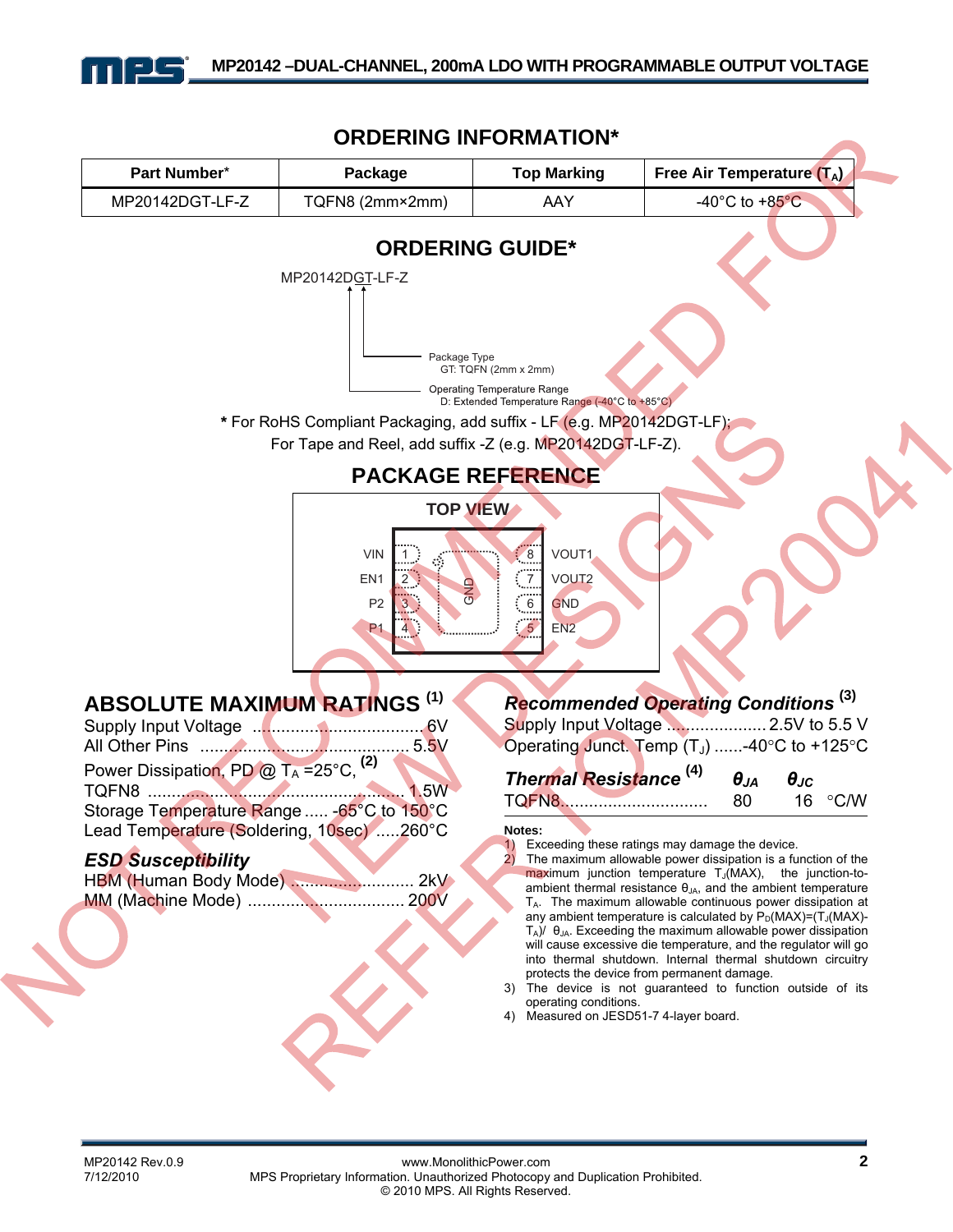# **PROGRAMMABLE OUTPUT VOLTAGE SETTING**

| P1 State | P2 State | $\mathsf{V}_{\mathsf{OUT1}}$ | $V_{\text{OUT2}}$ |  |
|----------|----------|------------------------------|-------------------|--|
|          |          | 1.5V                         | 1.8V              |  |
| L        | н        | 1.5V                         | 2.8V              |  |
|          | Open     | 1.8V                         | 3.0V              |  |
| Η        |          | 2.6V                         | 3.0V              |  |
| н        | н        | 2.8V                         | 3.0V              |  |
| Н        | Open     | 2.8V                         | 3.3V              |  |
| Open     |          | 3.0V                         | 3.0V              |  |
| Open     | н        | 3.0V                         | 3.3V              |  |
| Open     | Open     | 3.3V                         | 3.3V              |  |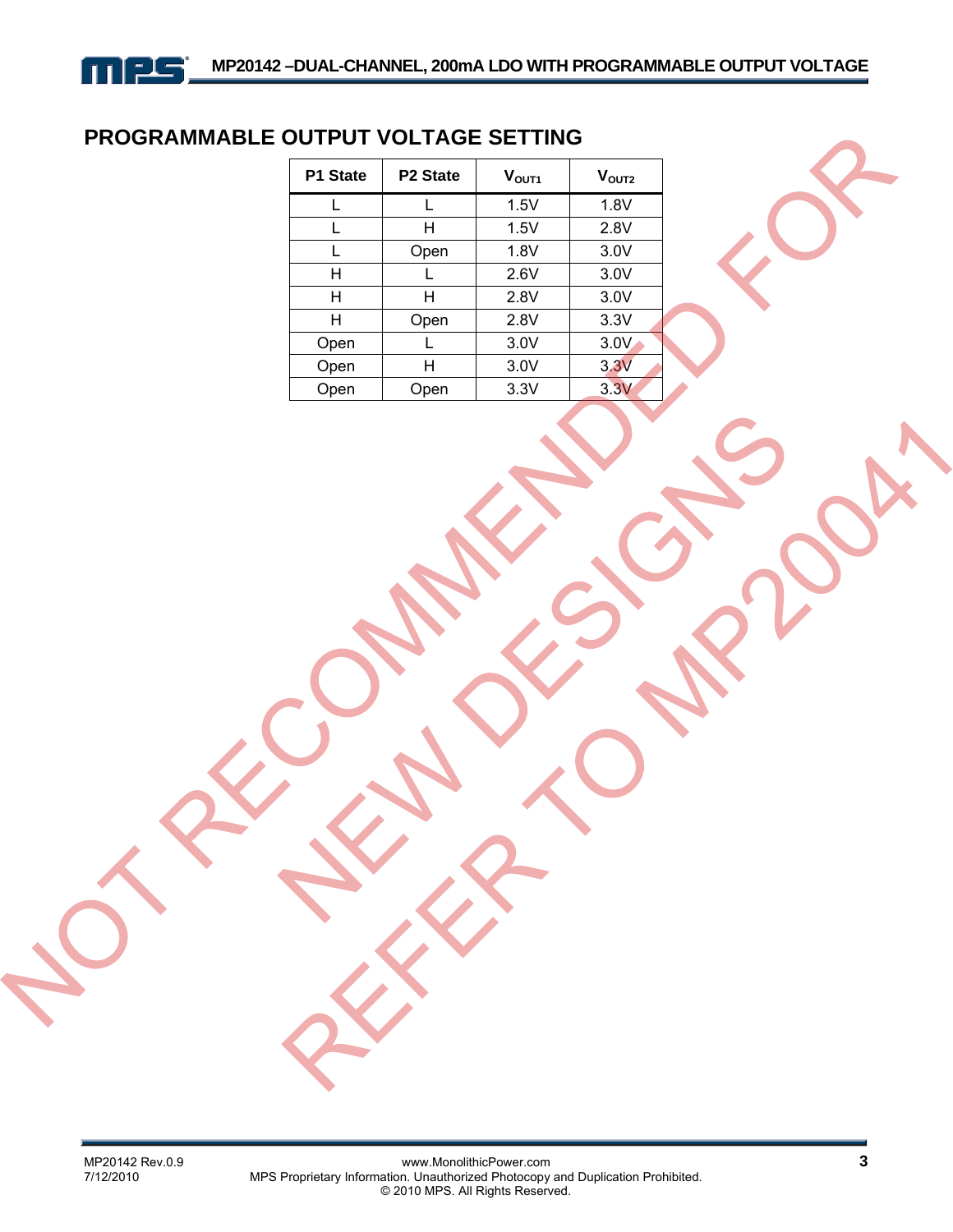### **ELECTRICAL CHARACTERISTICS**

 $V_{IN}$  = (V<sub>OUT</sub>+0.4V) or +2.5V, whichever is greater. C<sub>IN</sub>=C<sub>OUT1</sub>=C<sub>OUT2</sub>=1uF, EN1=EN2=V<sub>IN</sub> Typical Value at  $T_A = 25^{\circ}C$  for each LDO, unless otherwise noted.

| <b>Parameter</b>                                                             | <b>Symbol</b>            | <b>Condition</b>                                                             | Min    | <b>Typ</b> | <b>Max</b>    | <b>Units</b>  |
|------------------------------------------------------------------------------|--------------------------|------------------------------------------------------------------------------|--------|------------|---------------|---------------|
| <b>Output Voltage Accuracy</b>                                               | $\Delta V_{\text{OUT}}$  | $I_{LOAD} = 1 mA$                                                            | $-2.5$ |            | $2.5^{\circ}$ | $\frac{9}{6}$ |
| Maximum Output Current                                                       | $I_{MAX}$                | Continuous                                                                   | 200    |            |               | mA            |
| <b>Current Limit</b>                                                         | <b>I</b> LIM             | Short circuit current limit                                                  |        | 660        |               | mA            |
| <b>Quiescent Current</b>                                                     | $I_{\rm G}$              | No Load (Single Channel)                                                     |        | 90         |               | μA            |
|                                                                              |                          | No Load (Dual Channel)                                                       |        | 150        |               | μA            |
| Shutdown Supply Current                                                      | $I_{\text{GSD}}$         | $EN1 = EN2 = GND$                                                            |        | 0.01       | $\mathbf{1}$  | μA            |
| Dropout Voltage <sup>(5)</sup>                                               | <b>V</b> <sub>DROP</sub> | $I_{\text{OUT}} = 100 \text{mA}$                                             |        | 60         | 120           | mV            |
| Line Regulation $^{(6)}$                                                     | $\Delta V_{LINE}$        | $V_{\text{IN}} = (V_{\text{OUT}} + 0.4V)$ or 2.5V to<br>5.5V, $I_{OUT}$ =1mA |        |            | 0.1           | %N            |
| Load Regulation $(7)$                                                        |                          | $V_{\text{OUT}}$ > 1.5V                                                      |        |            | 1.2           | %             |
|                                                                              | $\Delta V_{\text{LOAD}}$ | $V_{OUT} \le 1.5V$                                                           |        |            | 1.8           | %             |
| <b>EN Logic High</b>                                                         | V <sub>IH</sub>          | $V_{\text{IN}}$ = 2.5V to 5.5V                                               | 1.6    |            |               | $\vee$        |
| <b>EN Logic Low</b>                                                          | $V_{IL}$                 | $V_{IN}$ = 2.5V to 5.5V                                                      |        |            | 0.4           | V             |
| <b>EN Input Bias Current</b>                                                 | $I_{SD}$                 | $EN = GND$ or $V_{IN}$                                                       |        |            | 100           | nA            |
| <b>Thermal Shutdown Temperature</b>                                          | $T_{SD}$                 |                                                                              |        | 140        |               | $^{\circ}C$   |
| <b>Thermal Shutdown Hysteresis</b>                                           | $\Delta T_{SD}$          |                                                                              |        | 10         |               | $\circ$ C     |
| <b>Output Voltage Noise</b>                                                  | V <sub>NOISE</sub>       | 10Hz to 30kHz,<br>C <sub>OUT</sub> =1µF, I <sub>LOAD</sub> =1mA              |        |            |               | $\mu V_{RMS}$ |
|                                                                              |                          | 100Hz, $C_{OUT} = 1 \mu F$ , $I_{LOAD} =$<br>200mA (Single Channel           |        | 75         |               | dB            |
| Output Voltage AC PSRR                                                       |                          | loaded)                                                                      |        |            |               |               |
|                                                                              |                          | 1kHz, $C_{OUT} = 1\mu F, I_{LOAD}$ =<br>200mA (Single Channel<br>loaded)     |        | 75         |               | dB            |
| <b>Discharge</b><br>Voltage<br>Output                                        |                          | $V_{IN}$ =5V, EN1=EN2=GND                                                    | 20     |            | 100           | Ω             |
| Resistance in Shutdown                                                       |                          |                                                                              |        |            |               |               |
|                                                                              |                          | High<br>state<br>bias current                                                |        |            | 5             |               |
| <b>Termination</b><br>P1/P2<br>bias<br>for<br>setting High, Low, Open States |                          | $V_{IN} = 2.5V$<br>Low state bias<br>to 5.5V<br>current                      | -8     |            |               | μA            |
|                                                                              |                          | Open state                                                                   |        | 0.7        |               | $\vee$        |

#### **Notes:**

5) Dropout Voltage is defined as the input to output differential when the output voltage drops 100mV below its nominal value.  $\mathbf{I}$ 

6) Line Regulation =

\n
$$
\frac{\left|V_{OUT[v_{IN(MAX)}]} - V_{OUT[v_{IN(MIN)]}}\right|}{\left[V_{IN(MAX)} - V_{IN(MIN)}\right] \times V_{OUT(NOM))} \times 100(\% / V)} \times 100(\% / V)
$$
\n7) Load Regulation =

\n
$$
\frac{\left|V_{OUT[v_{OUT(MAX)}]} - V_{OUT[v_{OUT(MIN)]}}\right|}{V_{OUT(NOM)}} \times 100(\%)}
$$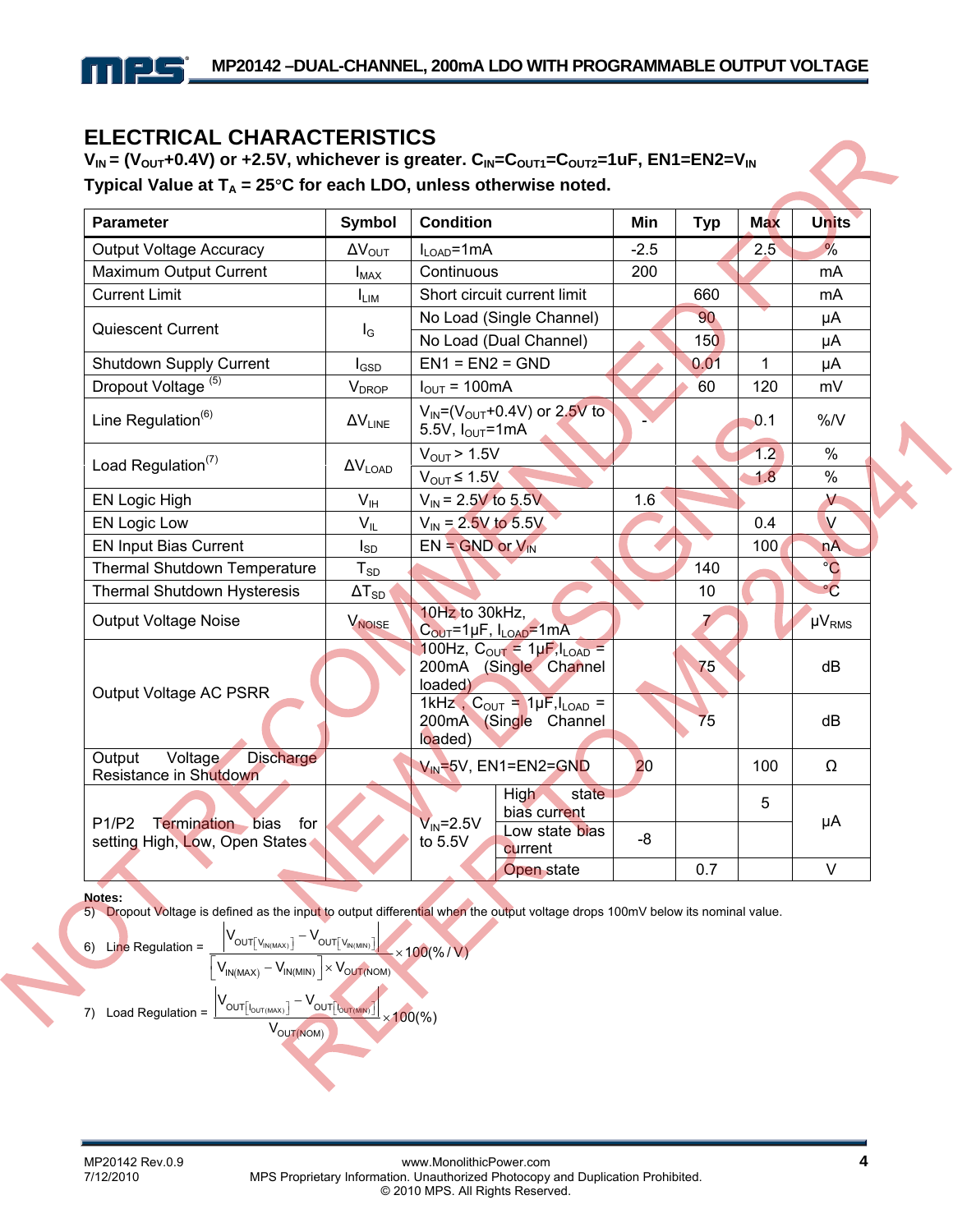## **PIN FUNCTIONS**

mes

| Pin# | <b>Name</b>       | <b>Description</b>                                                               |
|------|-------------------|----------------------------------------------------------------------------------|
|      | VIN.              | Supply Input Pin                                                                 |
| 2    | EN <sub>1</sub>   | Channel 1 Enable (Active High). Do Not Float This Pin.                           |
| 3    | P <sub>2</sub>    | Programming input 2. The state of P2 selects one of nine output voltage options. |
| 4    | P1                | Programming input 1. The state of P1 selects one of nine output voltage options. |
| 5    | EN <sub>2</sub>   | Channel 2 Enable (Active High). Do Not Float This Pin.                           |
| 6    | <b>GND</b>        | Common Ground                                                                    |
|      | VOUT <sub>2</sub> | Channel 2 Output Voltage                                                         |
| 8    | VOUT <sub>1</sub> | Channel 1 Output Voltage                                                         |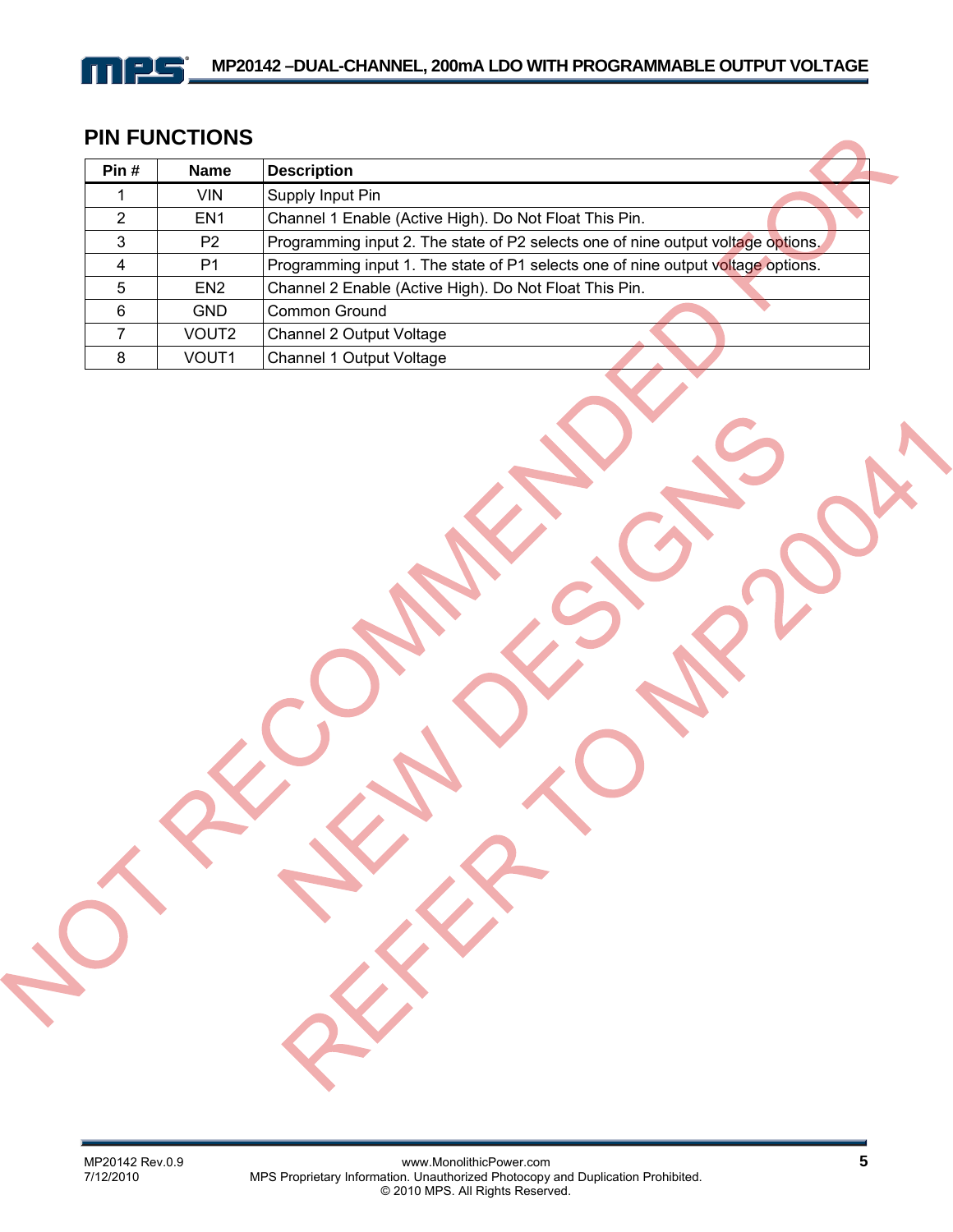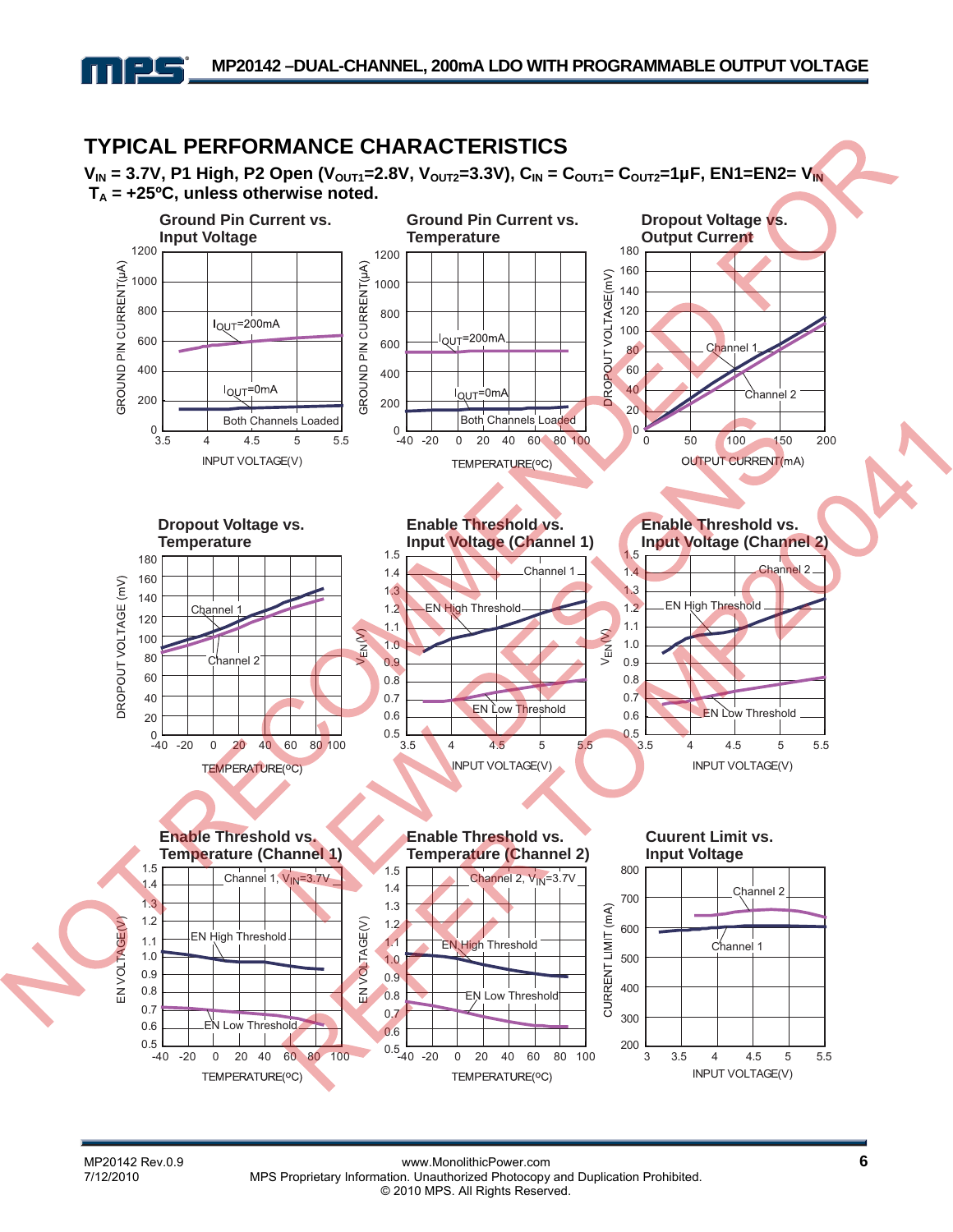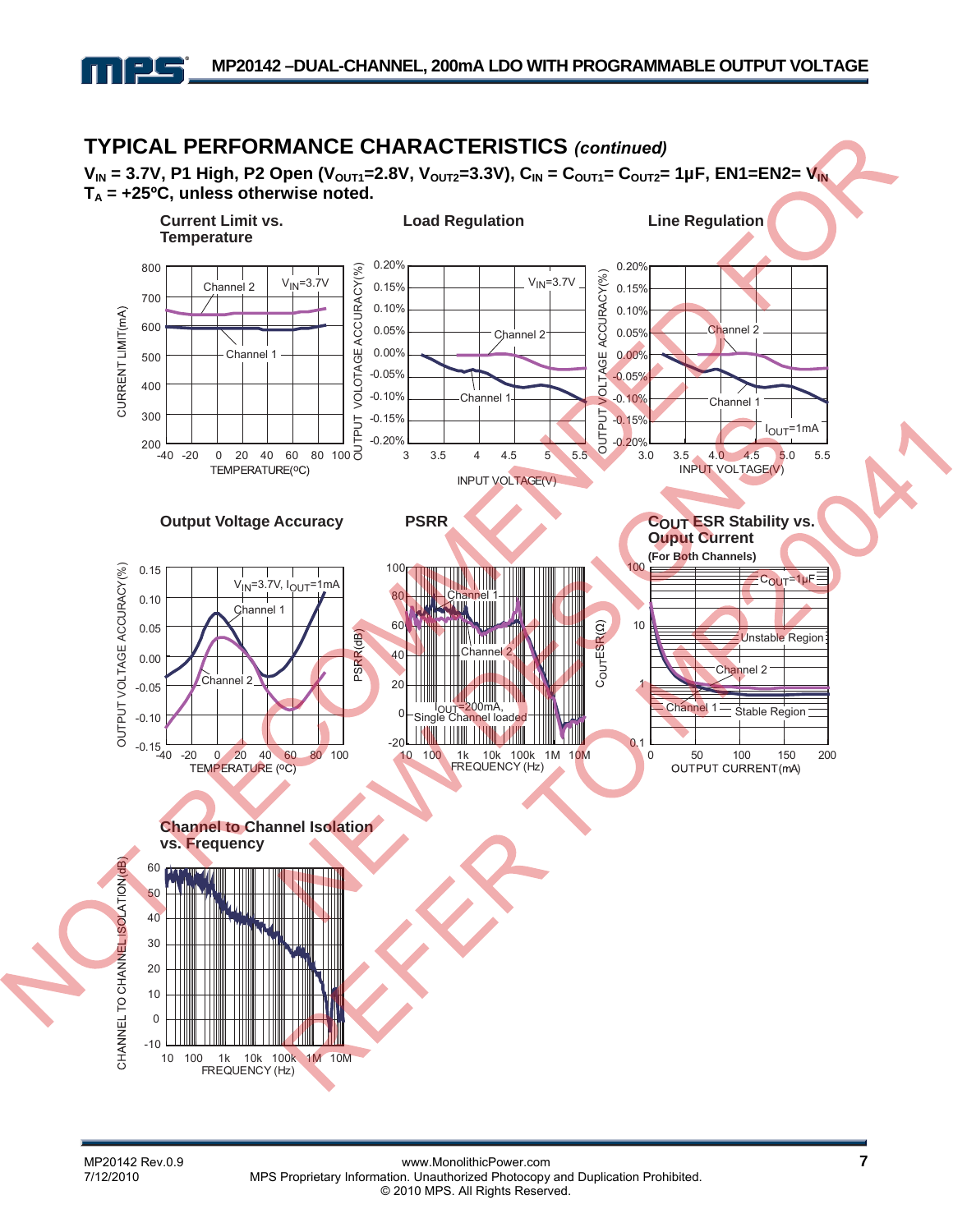

MP20142 Rev.0.9 **8**<br>T/12/2010 **MPS Proprietary Information. Unauthorized Photocopy and Duplication Prohibited.** MPS Proprietary Information. Unauthorized Photocopy and Duplication Prohibited. © 2010 MPS. All Rights Reserved.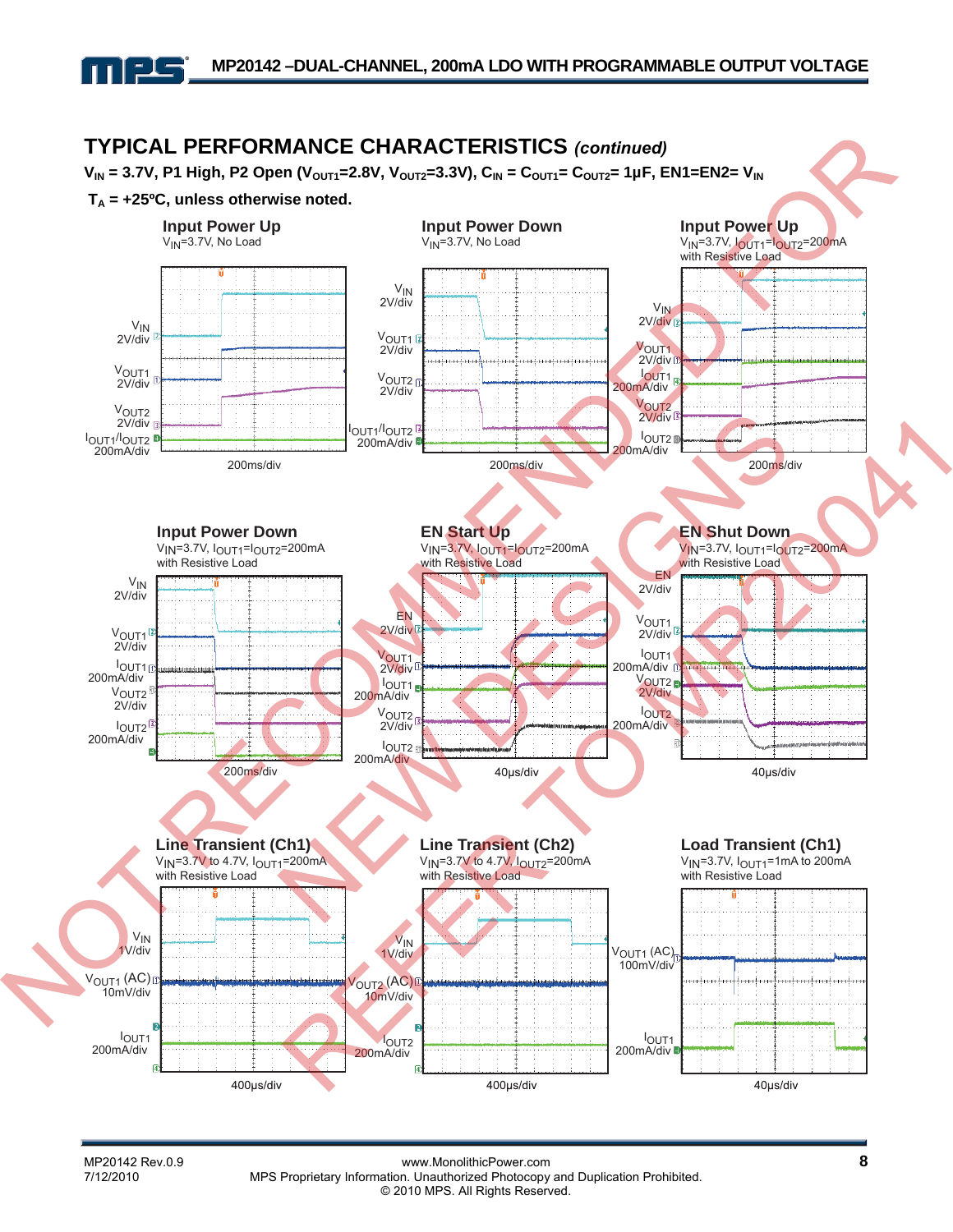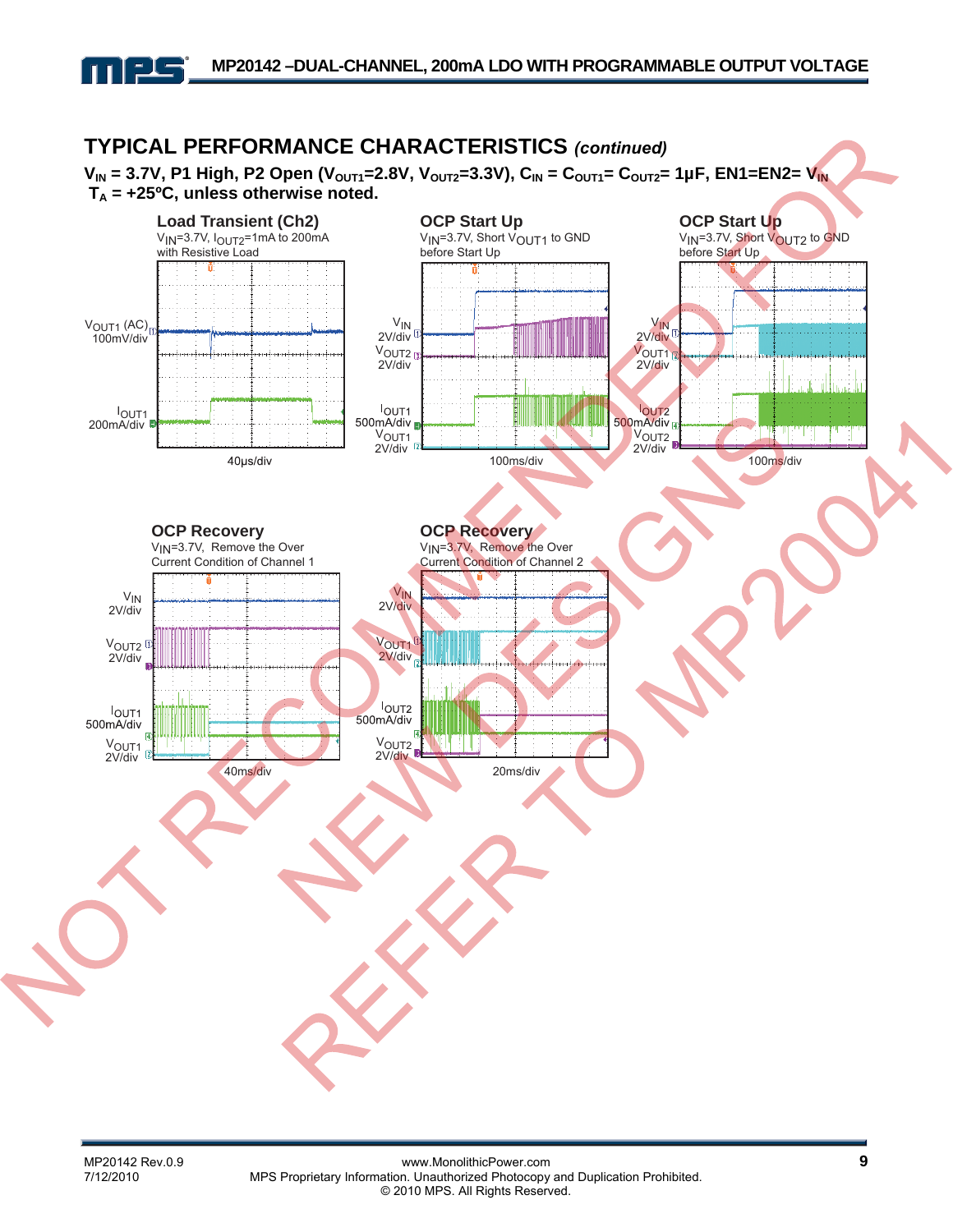

### **FUNCTION BLOCK DIAGRAM**

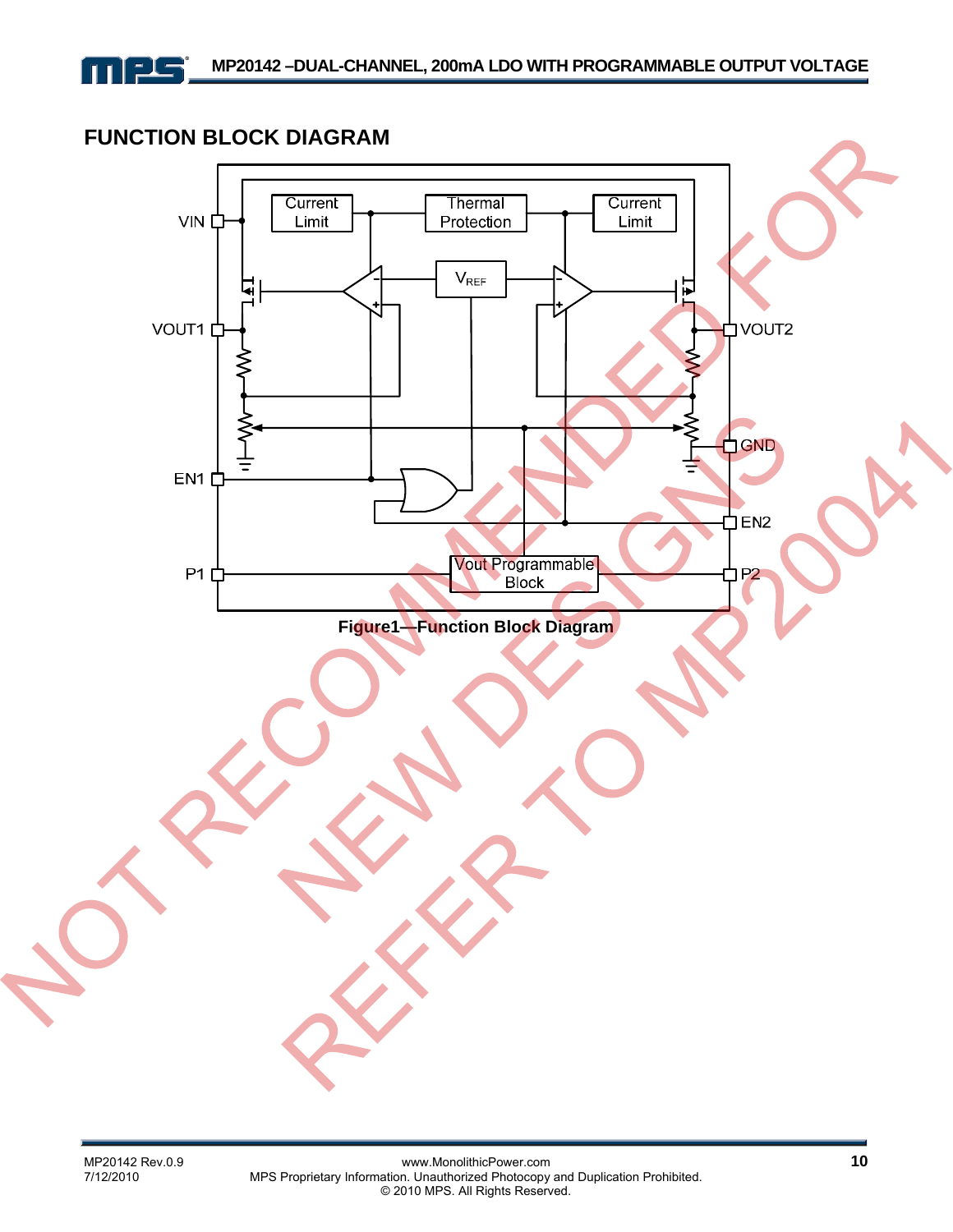### **OPERATION**

The MP20142 integrates two low noise, low dropout, low quiescent current and high PSRR linear regulators. It is intended for use in devices that require very low voltage, low quiescent current power such as wireless LAN, battery-powered equipment and hand-held equipment. Output voltages are optional ranging from 1.2V to 3.3V, and each channel can supply current up to 200mA. The part uses internal P-channel MOSFETs as the pass elements and features internal thermal shutdown and internal current limit.

#### **Dropout Voltage**

Dropout voltage is the minimum input to output differential voltage required for the regulator to maintain an output voltage within 100mV of its nominal value. Because the P-channel MOSFETs pass element behaves as a lowvalue resistor, the dropout voltage of MP20142 is very low.

### **Shutdown**

The MP20142 has two EN pins to control each channel respectively. And each channel can be switched ON or OFF by a logic input at the EN pin. A high voltage at this pin will turn the device on. When the EN pin is low, the regulator output is off. The EN pin should be tied to VIN to keep the regulator output always on if the application does not require the shutdown feature. Do not float the EN pins.

### **Output Discharge**

The part involves a discharge function that provides a resistive discharge path for the external output capacitor. The function will be active when the part is disabled and it will be done in a very limited time.

#### **Current Limit**

The MP20142 includes two independent current limit structures which monitor and control each P-channel MOSFET's gate voltage limiting the guaranteed maximum output current to 660mA.

#### **Thermal Protection**

Thermal protection turns off the P-channel MOSFETs when the junction temperature exceeds +140°C, allowing the IC to cool. When the IC's junction temperature drops by 10ºC, the P-channel MOSFETs will be turned on again. Thermal protection limits total power dissipation in the MP20142. For reliable operation, the junction temperature should be limited to 125 ºC maximum.

### **Internal P-Channel Pass Device**

The MP20142 features dual typical 0.6Ω Pchannel MOSFET pass devices. It provides several advantages over similar designs using PNP pass transistors, including longer battery life.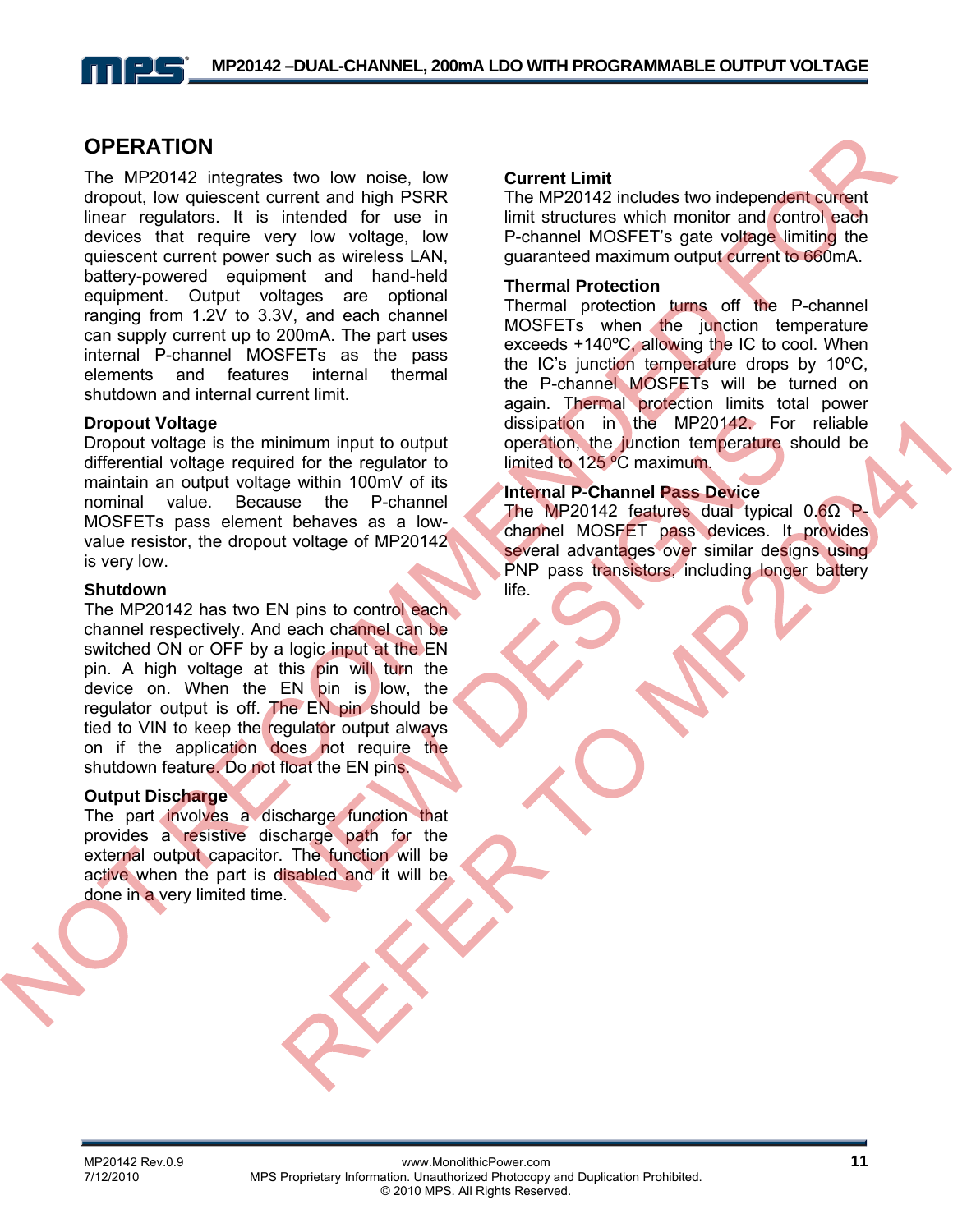### **APPLICATION INFORMATION**

#### **Output Voltage**

The output voltage of MP20142 is programmable with setting different states of P1 PIN and P2 PIN. The setting rule is as the following table:

#### **Table 1 Programmable Output Voltage Setting**

| P1 State | P2 State | V <sub>OUT1</sub> | V <sub>OUT2</sub> |
|----------|----------|-------------------|-------------------|
|          |          | 1.5V              | 1.8V              |
| L        | н        | 1.5V              | 2.8V              |
|          | Open     | 1.8V              | 3.0V              |
| н        |          | 2.6V              | 3.0V              |
| н        | н        | 2.8V              | 3.0V              |
| н        | Open     | 2.8V              | 3.3V              |
| Open     |          | 3.0V              | 3.0V              |
| Open     | н        | 3.0V              | 3.3V              |
| Open     | Open     | 3.3V              | 3.3V              |

For example, when P1 and P2 are both open, output voltage of channel 1 is 3.3V, and the output voltage of channel 2 is 3.3V.

#### **Power Dissipation**

The power dissipation for any package depends on the thermal resistance of the case and circuit board, the temperature difference between the junction and ambient air, and the rate of airflow. The power dissipation across the device can be represented by the equation:

 $P = (V_{IN} - V_{OUT}) \times I_{OUT}$ 

The allowable power dissipation can be calculated using the following equation:

 $P_{(MAX)} = (T_{\text{Junction}} - T_{\text{Ambient}})/\theta_{\text{JA}}$ 

Where  $(T_{\text{Junction}} - T_{\text{Ambient}})$  is the temperature difference between the junction and the surrounding environment,  $\theta_{JA}$  is the thermal resistance from the junction to the ambient environment. Connect the GND pin of MP20142 to ground using a large pad or ground plane helps to channel heat away.

#### **Input Capacitor Selection**

Using a capacitor whose value is  $>0.47\mu$ F on the MP20142 input and the amount of capacitance can be increased without limit.

Input capacitor of larger value will help improve line transient response with the drawback of increased size. Ceramic capacitors are preferred, but tantalum capacitors may also sufficient.

#### **Output Capacitor Selection**

The MP20142 is designed specifically to work with very low ESR ceramic output capacitor in space-saving and performance consideration. A ceramic capacitor in the range of 0.47µF and 10µF, and with ESR lower than 1 $\Omega$  is suitable for the MP20142 application circuit. Output capacitor of larger values will help to improve load transient response and reduce noise with the drawback of increased size.